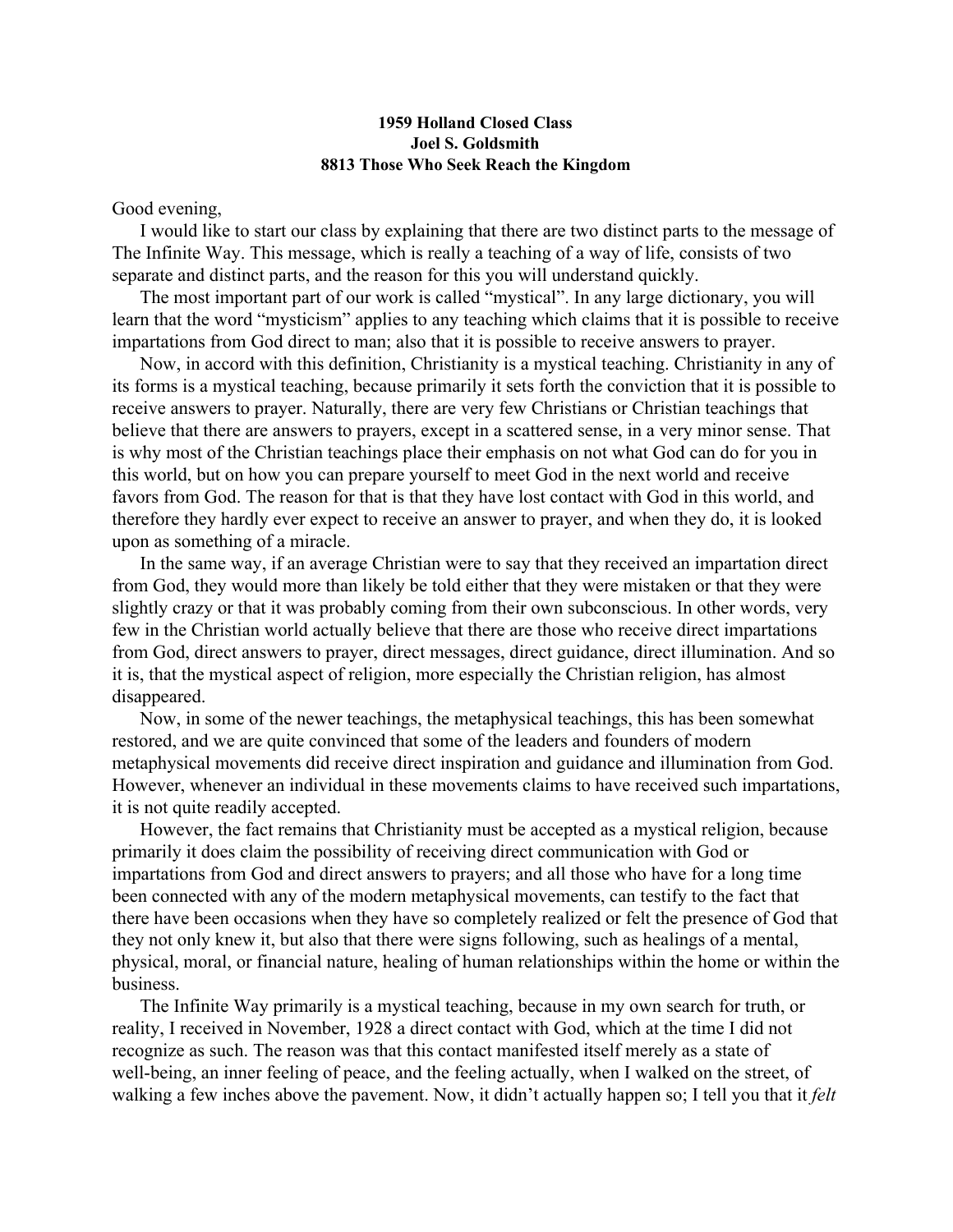as if my feet weren't touching the pavement, as if I were a few inches above it, and only as the day wore on did I realize that something of a special nature had taken place, because I could not smoke again; and when the evening meal came, and I was accustomed to a drink with my meal, an alcoholic drink, I could not drink it; and from that day onward, such things as tobacco and alcohol, desire for amusements—card playing, dancing, all of the things usually associated with ordinary human living—completely dropped away and never again appeared to touch my consciousness.

In other words, I was still in this world, but I was no part of that world; and within two days, I was asked for a healing, and this healing immediately took place; and so for the next twelve, fourteen, or fifteen months, so many came to me for healings that I ultimately had to leave the business world and devote all of my time to spiritual healing, and remember, all of this without knowing how healings take place, without knowing anything about prayer, without knowing anything about treatment, for I had not been taught or trained in any of these teachings.

Now, eventually this led me to the professional work of healing, but always without the ability to explain the how or the why or wherefore of healing, and so began a search for what I call the letter of truth, that is, how is healing done, what is the principle of healing, and this led to a further search for a principle of life, a principle to live by, a principle that could be explained.

Now, I had found *the* principle. *The* principle is the Spirit of God, realized. That was the experience that took place on that wonderful day in November, 1928. It was the presence of God, realized. It was probably what Paul referred to when he said, *I can do all things through Christ,* because certainly whatever was being accomplished through me was being accomplished by a Spirit, which I did not understand and which I could not control but which, through me, did these works of healing and took care of my supply and my health and all that concerned my individual life.

Now, in all of the years that have gone by, and this is now more than thirty years, there has never been a return to that state of consciousness which existed before November, 1928. There has been a continuity of life lived in the Spirit, and there has been this Spirit of God, if you want to call it that—presence of God, power of God, or the Christ—there has always been that consciously present within me performing all that is given me to do, resulting in these many, many books which have been published in the last thirteen or fourteen years and the spread of this work around the entire Protestant globe in nearly all countries, outside of the Roman Catholic countries and the Iron Curtain countries; and this work has spread without benefit of organization, without promotion, without advertising, without financing, without memberships or dues or contributions or solicitations for funds. This Spirit of God Itself has carried this message and has brought forth its fruitage.

 All of this would be of no value to you except as an example, but even that would be of very little value unless I were enabled to show you how you could *go and do likewise*. In other words, how you could, if it is your desire to *know God aright*, if it is your desire to make conscious contact with God and to live by the Spirit or by the grace of God, to show you how this may be accomplished, and this part of the teaching we call the metaphysical part, because this is the part that has to do solely with the letter of truth, how it is to be accomplished. It is the knowing of the truth, practicing of the truth, all of which is really a mental activity, all of which has to do with one's mind and intellect, which are the instruments through which one rises above the intellect, above the reasoning mind to this spiritual altitude.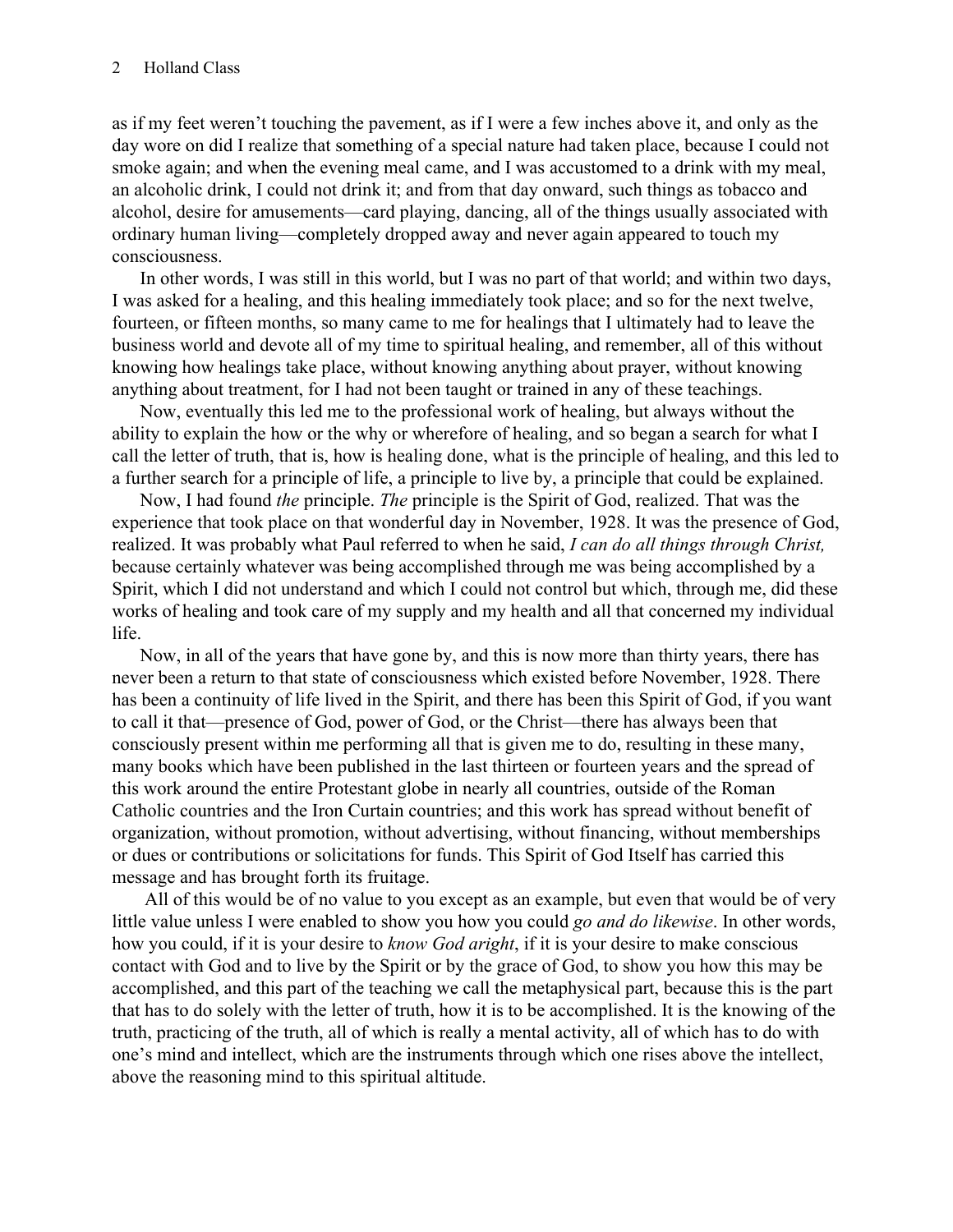There is a way by which a student may attain Christ-consciousness, or spiritual consciousness, without learning the letter of truth, and that is by meditation with the teacher, and this way is almost entirely impossible now in the Western world because, as far as I know, there are no other teachers working in this fashion with students—I'm speaking now of our Western world—and I no longer have the opportunity to be that long with students.

Many of our students have attained their realization through meditation and through being close to me for a period of time, in some cases months and in some cases years, but those days are gone, because the world spread of this activity makes it impossible to stay in one place long enough or to have students around me for that length of time; and so in presenting this message of The Infinite Way, I must present it through its metaphysics and then by leaving it with the student to work out their own salvation into the Spirit Itself or by continued correspondence and further classes to help the student attain that atmosphere of God.

The metaphysical part of our message has to do then with presenting the way, the means, of attaining the mystical altitude which is conscious oneness with God. Now, this is our goal. Remember this at all times: The goal of The Infinite Way is attaining conscious oneness with God, and this means the ability to live by grace, or in the words of Paul, *I live; yet not I, Christ liveth my life.* The study and practice of these principles lifts a student into that atmosphere where the contact does take place, and they are then enabled to live by grace, to heal, to be a benediction, a blessing to those who are receptive and responsive to the spiritual impulse.

Naturally, all people are not desirous of attaining this spiritual mode of life. All people are desirous of having the fruitage of this life. In other worlds, everyone would like to enjoy good health and abundant supply, happy human relationships, but they would like to have all these things through somebody else's work, somebody else's life, somebody else's dedication. The Master referred to this as, *Ye seek me, not for me, not for the truth, but for the loaves and fishes*. In other words, for the fruitage of the Spirit, but the Spirit Itself you do not want.

Now, we meet in our lifetime with many…by far the most of those who come to us are not seeking God nor God-realization nor God-demonstration, but rather the fruits of the Spirit. They seek the demonstration of health, the demonstration of supply, the demonstration of employment, the demonstration of companionship, and often they succeed in attaining these through the consciousness of the practitioner or teacher to whom they turn. As a matter of fact, many people receive these demonstrations of things for quite a few years, then ultimately come to the place where they say, "It doesn't work anymore," and indeed, I can assure you it doesn't, and there is a reason. They have benefitted by the spiritual consciousness of their practitioner or teacher, but they themselves have lived in the same human consciousness in which they were when they came to this work, and the Master warns about that in this way: *Neither do I condemn thee. Thy sins are forgiven thee; thy diseases are healed; but go and sin no more, lest a worse thing come upon you*, and by the word "sin" he actually meant, "Do not go back to the same state of consciousness you were in when you found me, because in that state of consciousness you came to this condition, and in that same state of consciousness you will return, not necessarily to the same sin or the same disease, but certainly to the experience that ultimates from the material state of consciousness.

The wise student of truth, even while receiving healing or blessing in one form or another through the aid of the practitioner or teacher will at the same time study and practice the message they are with until they too attain a higher state of consciousness and then do not return to their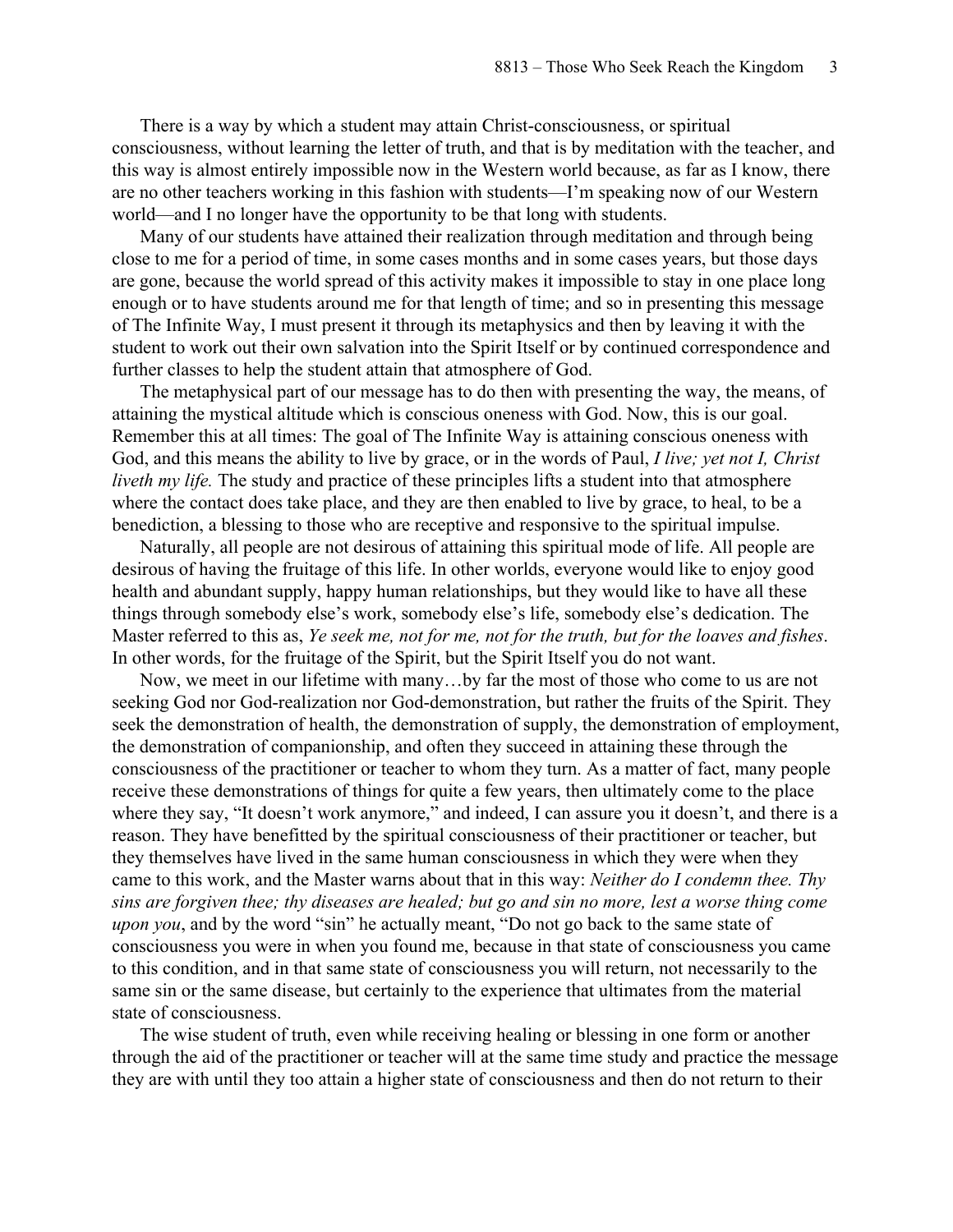former positions, their former lacks or limitations, sins, diseases and whatever the discords have been.

It was my experience, although remember that I did not know it at that time, but it was my experience that, having attained this conscious presence of God, the awareness of the Christ, that all of these things were added unto me. My health was always taken care of, my supply unfolded in due order, my human relationships were far more harmonious than had ever been before, and all of this was the result of having attained this consciousness of the Presence, this inner awareness, this conscious contact with God.

Now, as the years went by and I became more and more busy in the active practice of spiritual healing, which includes the subject of health and supply and business, human relationships, capital and labor, and all of the problems of human existence, including taking the children of all of my patients and students through the war. As these experiences unfolded, I learned this: Those who had some inner feeling of wanting to know God, of wanting to reach spiritual consciousness, were very easily healed and protected and supplied, whereas others, who had their thoughts, hopes, and ambitions centered only on some form of demonstration were usually more difficult. You can understand that when you don't know the reason for this, it is puzzling. In fact, at first you don't even recognize that this seeking of things and conditions is actually a barrier to the attainment of them; but with the passing of years these revelations come, and finally this revealed itself to me: *Seek ye the kingdom of God and these things will be added.*

And herein was the secret of pure demonstration. God is infinite, and if you seek and find God, you have actually attained infinity. In fact, you have attained all that is included in God, which must be immortality, life eternal, infinite abundance, divine being, divine harmony, wholeness, completeness, perfection; but these things cannot be attained separate and apart from attaining God. They are only attained in the attaining of God.

This of course upsets much of the theory of metaphysical practice, where you can use truth to demonstrate things, use truth to demonstrate an automobile or to demonstrate food or clothing or housing. Here you have a completely different principle, in which you may not even desire to demonstrate these things, where the only pure desire is to attain God-realization and then enjoy the fruitage of the Spirit which we have attained.

So then, it became clear that the mysticism of this message has to do with attaining conscious realization of oneness with God, attaining conscious union with God, attaining at-one-ment with God, attaining the ability to commune with God, to be receptive and responsive to God, and then letting the divine harmonies come into our experience; but this left a great big question: How is that (garbled), and many, many years were spent in finding the answer to that question, because the few places where the answer is to be found is not ordinarily available to us and we only find after—at least, let me say that I only found (tape skips here). (Begin duplication) The answer, How is this accomplished

All right, the answer then to how this is accomplished (end of duplication) is this: In meditation, in an inner stillness that takes place within the consciousness, the Soul of an individual, a contact is established with the source of one's being. You will remember (audio stops for about 17 seconds but no words appear to be missing) always that the Master said, *The kingdom of God is within you*, and you may take that as an absolute statement of truth and then find that whatever the mystery of life is, whatever the secret of life, you are only going to attain it within your own being.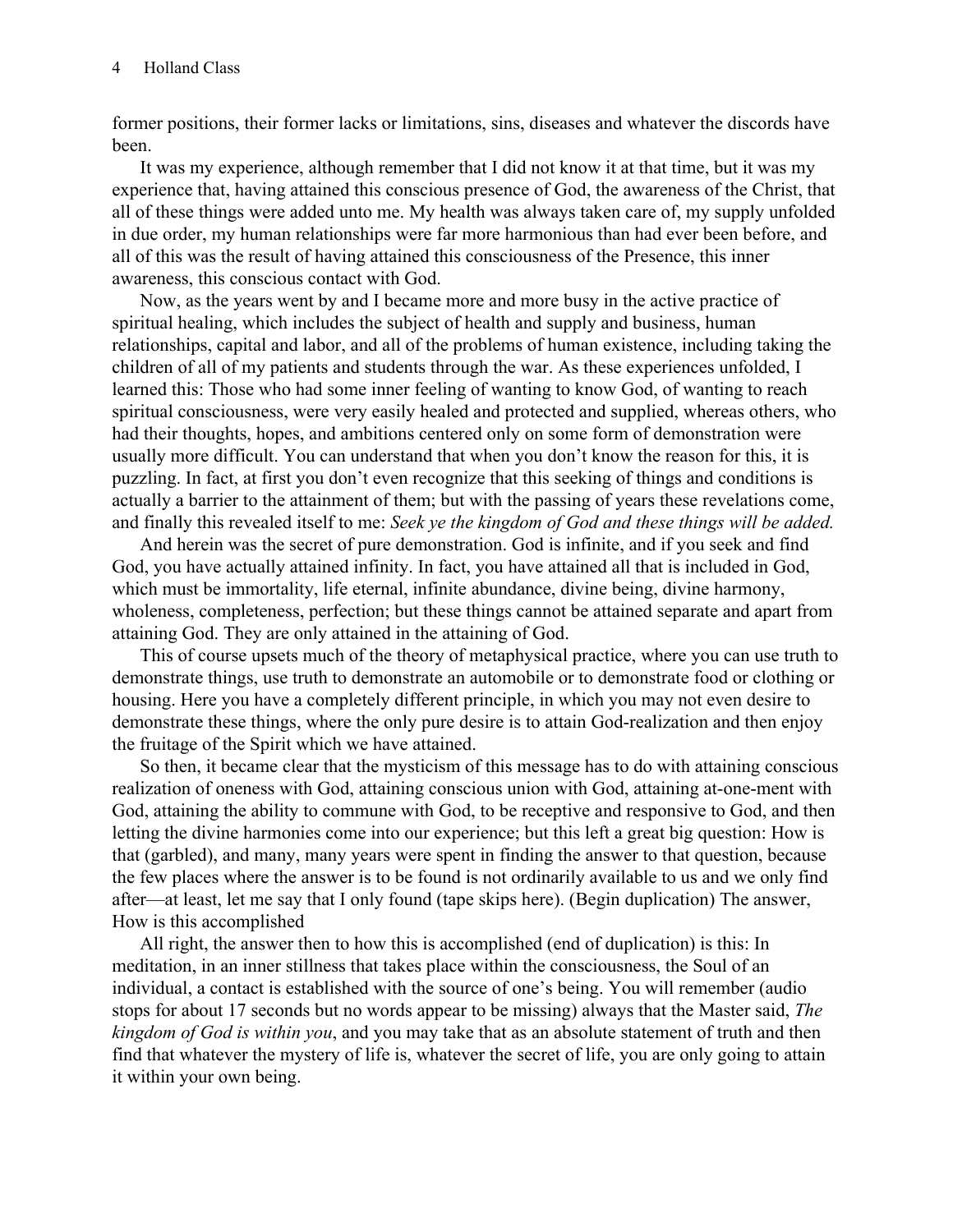Now, a teacher may help you; a teaching will help you, but nothing is going to take the place of that final step which *you* have to take, since the kingdom of God is within you, and you must make contact with it within you.

Now of course, be assured that you never will make contact with it in the hurly-burly of everyday living or while giving one's time to time-wasting energies. There must be, in the life of the seeker, sufficient periods of introspection, contemplation, inner communion, meditation, quiet. *In quietness and confidence* you find it; in stillness you find it; in the deep silence within yourself you find it, in the contemplation of God. *Thou wilt keep him in perfect peace whose mind is stayed on thee*. Note that word, *stayed on thee*—the ability to be still, to have periods of quiet away from the clamor even of family living, away from the distractions of radio and movies and television and all of the rest of these things.

Understand, this is not asceticism, and it doesn't mean that we may not enjoy the theater or music or radio. It means that we may enjoy them for brief periods, but these must not occupy all of the time that is not engaged in our business or household activities. There must be adequate time for inward refreshment, inner rest, inner contemplation of the spiritual realities. There must be time and occasion for walking in the park, to contemplate the beauties of nature by day or the beauties of the sky by night. There must be periods of complete aloneness when there are no thoughts of others around us, when we are not distracted by the attention of others. There must be these periods for the student who hopes, during this lifetime, to make their inner contact with their source, which is God, the life-stream.

The Master revealed that *You are the branch, I am the vine; if you are connected with the vine, if you are one with the vine, if you keep your thoughts on me and let me occupy your thoughts, you will bear fruit richly. If you do not abide in me, in my word, in this truth, if you do not let the presence of God abide consciously in you, you will be as a branch that is cut off and withereth,* and you may accept that as a complete truth. It is only in proportion as you dwell for periods within your own being, in inner contemplation, in quietness and in confidence, in silence and secrecy and sacredness, that you are so one with the vine that the Spirit of God Itself, which is always flowing through the vine, or Christ, of your being, now is enabled to flow out into the branch, which is your human existence. Your human existence is the branch. Your inner spiritual being is the vine, or Christ, and you must live in attunement with your own inner being, so that its rich flow of Spirit may find outlet through you.

Again, you may take the poem of Browning as absolute truth. Truth, or God, is within ourselves. Think of this now: Infinity is within ourselves. Eternality, immortality, youth, vitality, strength, health, infinite being is within ourselves. *You cannot go to holy mountains and find it. You cannot, you need not, go to holy temples to find it; the place whereon thou standest is holy ground. Right where you are, I am; whither shall I flee from thy presence? If I mount up to heaven, thou art there. If I make my bed in hell, thou art there; and if I walk through the valley of the shadow of death, I will fear no evil, for thou art there.*

Do you not see then that right where you are in this room or in the room in your home or in your garden or in your business or on the streets, in your automobile, on your bicycle, up in the airplane, out on a ship—where you are is holy ground, for *I and the Father are one*. But you only make this come true in your life by consciously dwelling on it, abiding in this Word and letting this Word abide in you, for otherwise you are cut off, and even though the Spirit of God is still within you, even though the whole kingdom of God is within you, it is of no use to you. You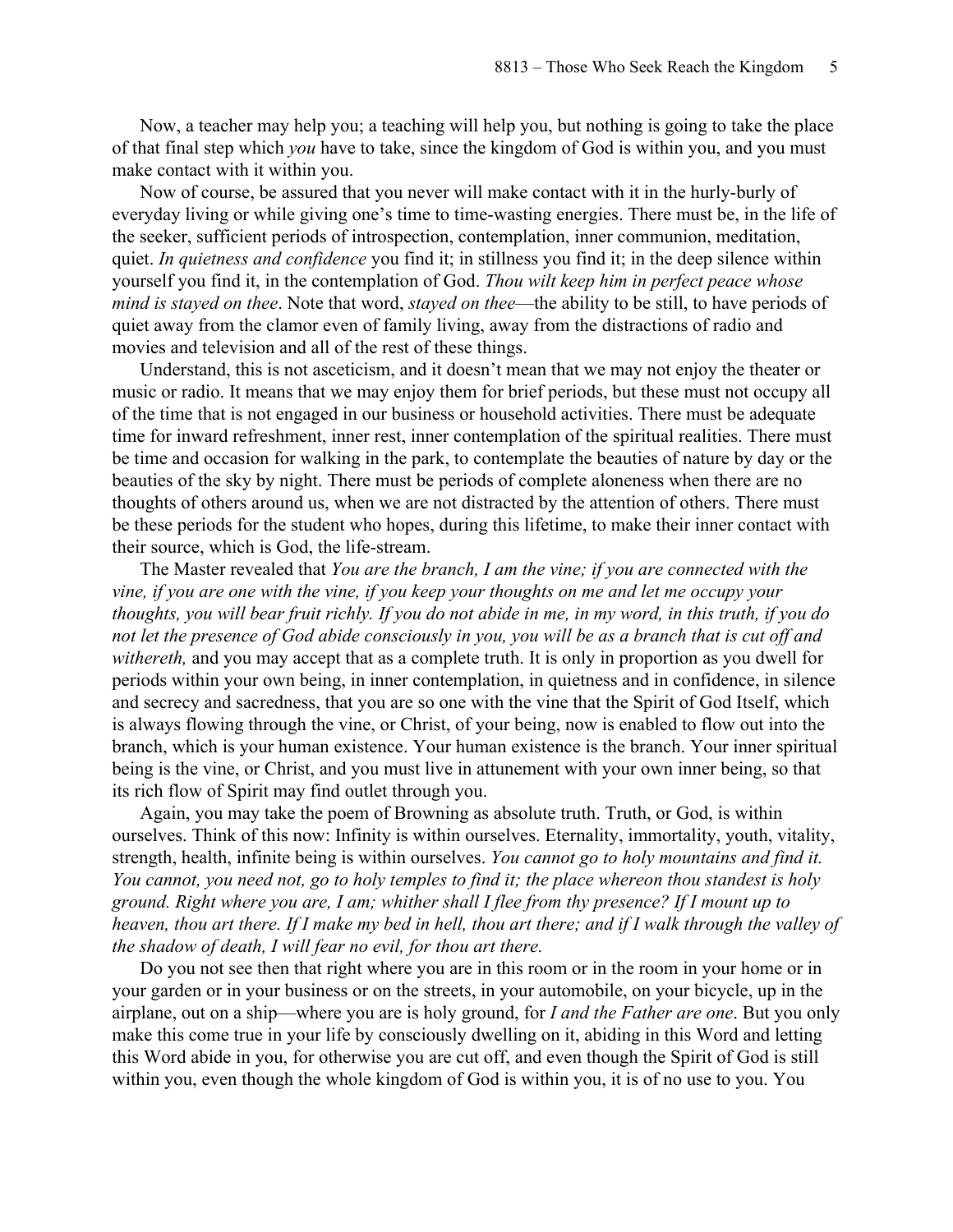might just as well have a million in the bank and not know it and starve, not because you're poor—you aren't; you have a million—but you don't know it.

So it is that you can be going through this life sick, aged, poor, and then dying, and all of this time you have the kingdom of God closer to you than breathing and nearer than hands and feet. You have the kingdom of God within you, and you yourself have cut yourself off from it because you will not *abide in this word and let this word abide in you*. You will not ponder it, meditate upon it, cogitate, go frequently within. This is not a life of asceticism. This is not a life of giving up the world. This is merely taking, oh, four, five, six periods a day of three or four or five minutes each. If harmony is not worth that much to an individual, they sell their birthright cheaply.

*The way is strait and narrow, and few there be that enter.* Isn't that sad? Isn't it sad that only because we have been…well, first of all, we have not been taught that this is the way of life, the way of life eternal, the way of life harmonious, and therefore the world, as such, is cut off from the bounty that it could be experiencing; but the saddest part is when students do become aware of this and then find that they have no time, as if their twenty-four hour day were any less than anyone else's twenty-four hour day.

Surely, surely there must be either a great need, and that is why many who are either at the end of the rope physically, many who have been told there is no hope for them in medicine, will make this effort; many of those who are at the point where there are no longer human resources to lean on, these too will make the effort; but for the others, who have a fair amount of health and a fair amount of supply, the only thing that will send them to this God-realization is an inner hunger, the desire *to know him aright, whom to know aright is life eternal*. There are those who really hunger and thirst after a knowledge for God.

Now then, meditation is actually the connecting link. Again, it took many years to learn that meditation for the people of the Western world is almost impossible. They have for so many generations been living in the mind and in the body, occupying both mind and body to such an extent that they cannot attain an inner stillness, they cannot attain that inner listening ear, that the next question came: "Is there not a way whereby those of the Western world can attain the ability to meditate," and again it took years, but the answer finally came. Yes, there is a way.

This way is indicated in Scripture. It starts with the same quotations I've already given you. *Thou wilt keep him in perfect peace whose mind is stayed on thee; lean not unto thine own understanding, acknowledge him in all thy ways, and he will give thee rest—in other words, the* ability to abide in the Word and let the Word abide in us—and eventually this revealed itself to me as practicing the presence of God.

I'm sure most of your are familiar with the Brother Lawrence little book called *Practicing the Presence of God* in which he describes his holy life, doing his scrubbing of the floors and peeling of potatoes, cooking, all of the chores of monastery life, yet occupying his thought with thoughts of God. This actually is what revealed itself to me eventually, in this way: If a student could awaken in the morning and instead of immediately arising, lie abed for five or ten minutes and turn thought to God. Now of course, this is not a formula, because in order to have any value at all a spiritual study must be spontaneous, it must be original. It cannot be made up of made-up prayers or made-up meditations or made-up affirmations. It must be spontaneous. And so we use it (audio is garbled here) an illustration.

As I open my eyes one morning it may be that, seeing the sunlight, I realize that when last I was awake it was dark; now it is light. I have had nothing to do with this, and I know of no man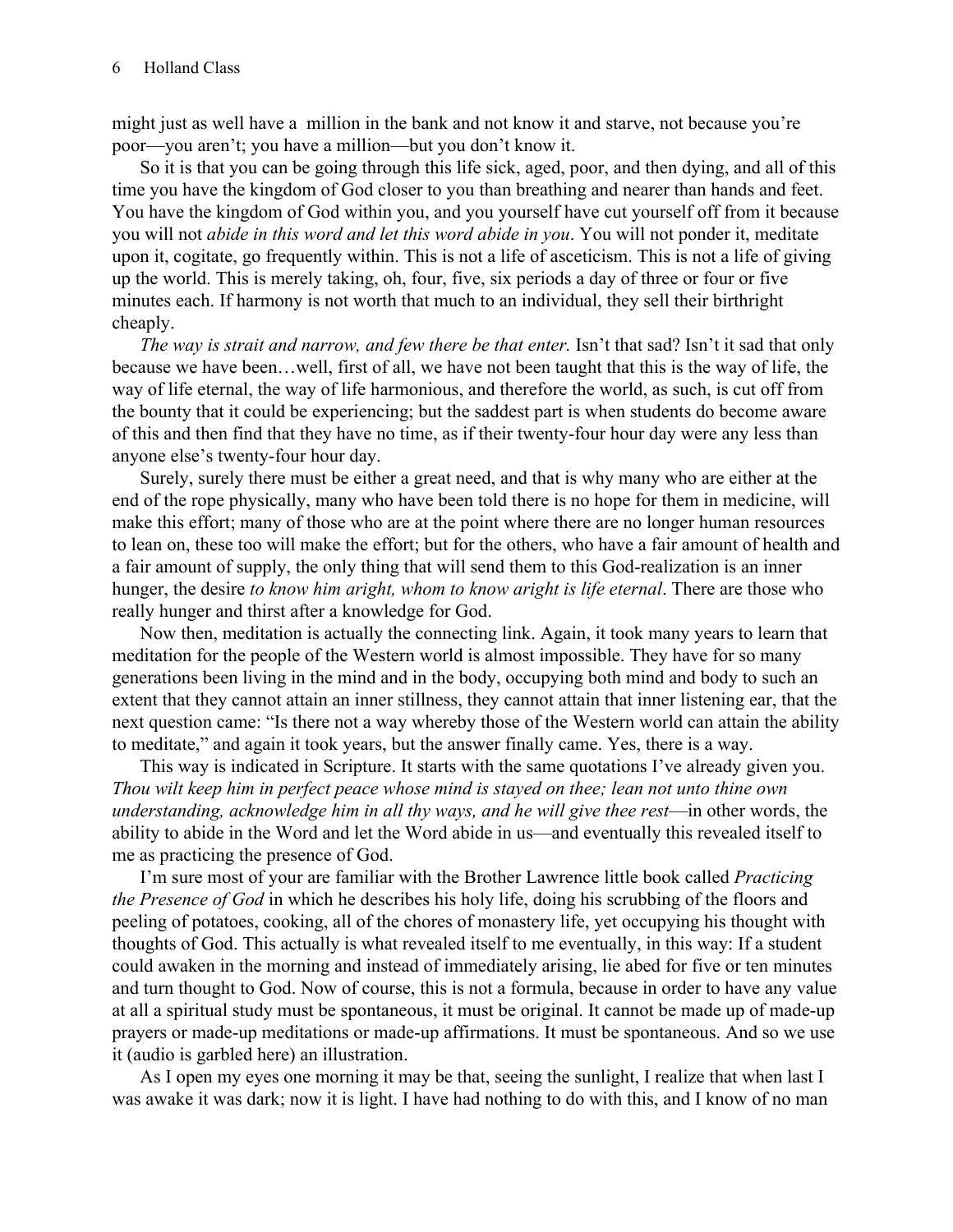on earth who has. This turning of night into day must be an activity of God. It must be done without the aid of man; it must be done without the influence or coercion of man. I never heard of anyone praying that darkness become light, that morning should follow night. It seems that we all assume that this always has been and always will be because of some kind of a law. It really makes no difference whether you call it a law of God or a law of nature or a law of mathematics. The fact is that it is an influence, it is a power, it is a direction which operates by and through a law of some kind that is not influenced by man but which influences man.

Here we have, then, an acknowledgement that God, the Invisible, the Supreme, is on the scene. Even that is enough. Then we can jump out of bed, make our physical preparations until we come to the table and then remember the source of this food. We do not give thanks for this food, because after we've eaten it we have nothing left to give thanks for, so we won't do that; but we will for a moment ponder the fact that this food, too, has its source in God. It has its source in an invisible Presence and an invisible Power which has made the cattle to grow on a thousand hills, which has made the crops to grow in the field, which has sent us this milk, eggs. All of this that is on our table is a product of an invisible Presence and Power at work. We may call it God; we may call it the mind of the universe; whatever It is, It isn't man, because It was here before man was. This is enough too.

Upon leaving our homes we have a choice. We can either walk out like blundering fools, hoping we'll arrive at our destination safely or we can pause at the door for a moment and realize, *God's presence does go before me to make the crooked places straight;* God's promises have been given to us; that God goes before us to prepare these many mansions; that God walks beside us and behind us; that whithersoever I go, God goes also; that I am always in the presence of God. *I and the Father are one,* and where I am, God is. Where God is, *I am*. And this is enough.

We go through our entire day, whether it is out in the business world or the professional world or at home in the housework, marketing, shopping, there is never a minute of the day when there isn't an occasion to remember that God's presence can do more for me than I alone, that the presence of God *is* where I am. *He perfecteth that which concerneth me; He performeth that which is given me to do; Thy grace is my sufficiency in all things*. There is not an occasion of the day or the night when we cannot consciously bring to our awareness some remembrance of God and of God's presence and of God's power and of God's function in our lives.

Was it ever meant that we should live without the functioning of God? Was it ever meant that we should live our own lives? What is all the meaning of divine sonship? What is the meaning of, *Ye are sons of God and if sons, heirs, and if heirs, joint-heirs to all the heavenly riches*? What is the meaning of Scripture if we are to live lives on our own wisdom, on our own strength, on our own powers? What is the meaning of Scripture? What is the meaning of God?

Of course. The pagans of old, when they lacked, just turned to an unknown God. "Oh God, send me this and send me that," until even we in the twentieth century have come to look upon God as a magnificent St. Nicholas, only we want Christmas every day in the week and a Christmas tree piled high with gifts. There is no such God; there never has been; and that is why, when the ancient Pagans had their dozens of gods, they didn't work, and eventually Abraham decided there must be only one God. But these Hebrews, in their ignorance, prayed to the one God for the same things that formerly they had prayed to twelve gods for. And of course, that one God won't do any more for us than twelve gods will, and twelve gods will do less than one.